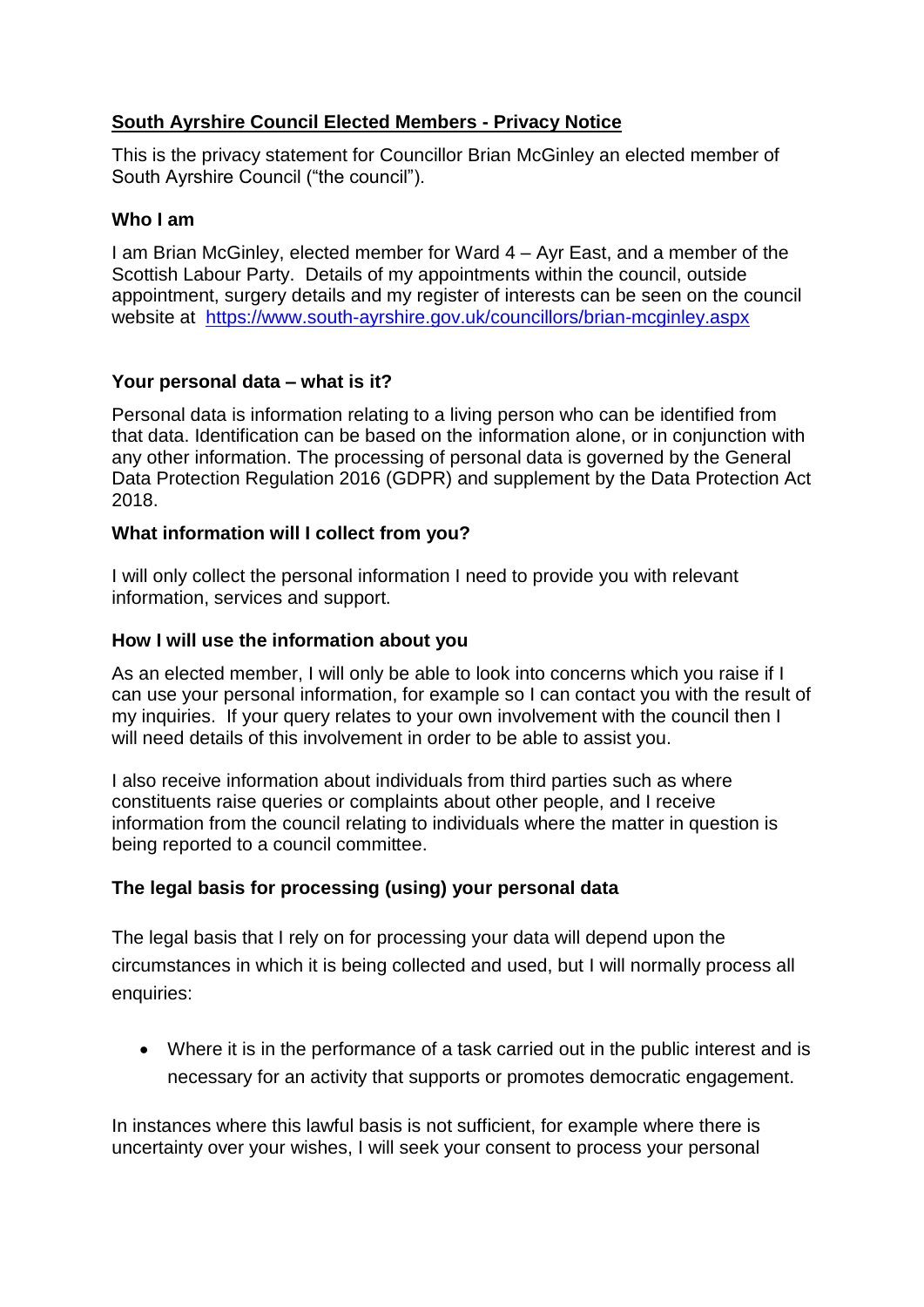information. You are free to withdraw your consent at any time but if you do so then I will be unable to continue assisting you.

Where I have been given information about other people then I use this information because it is necessary for me to carry out my functions as an elected member:

 Where it is in legitimate interests pursued by myself or on behalf of a third party.

For some activities, I also need to process more sensitive personal information about you for reasons of substantial public interest as set out in the Data Protection Act 2018. It is necessary for me to process this more sensitive information to enable me to respond to requests. In these circumstances, I may seek your explicit consent.

### **Who I share your information with**

As an elected member of South Ayrshire Council I would normally pass your personal details and the circumstances of your query/complaint to Council Officers in order to allow the council to look into the issue. I do not generally pass personal details of constituents who contact me to anyone else unless I am required to do so by law or where this is in connection with a criminal investigation.

### **How long do I keep hold of your information?**

I will keep your personal data for no longer than reasonably necessary. However, some casework and policy queries will be retained and revisited to provide the best service and representation for constituents, and I may continue to receive correspondence on these matters.

Notwithstanding, I will only keep your personal information for the duration of the council term, which means for a maximum of five years.

## **Your rights**

You have the following rights depending on what lawful basis I am using to process your personal data – these include:

- $\bullet$  access to your information  $-$  you have the right to request a copy of the personal information that I hold about you.
- correcting your information I want to make sure that your personal information is accurate, complete and up to date. Therefore you may ask me to correct any personal information about you that you believe does not meet these standards.
- Deletion of your information you have the right to ask me to delete personal information about you where:
- I. you think that I no longer need to hold the information for the purposes for which it was originally obtained:
- II. I am using that information with your consent and you have withdrawn your consent – see Withdrawing consent to using your information below;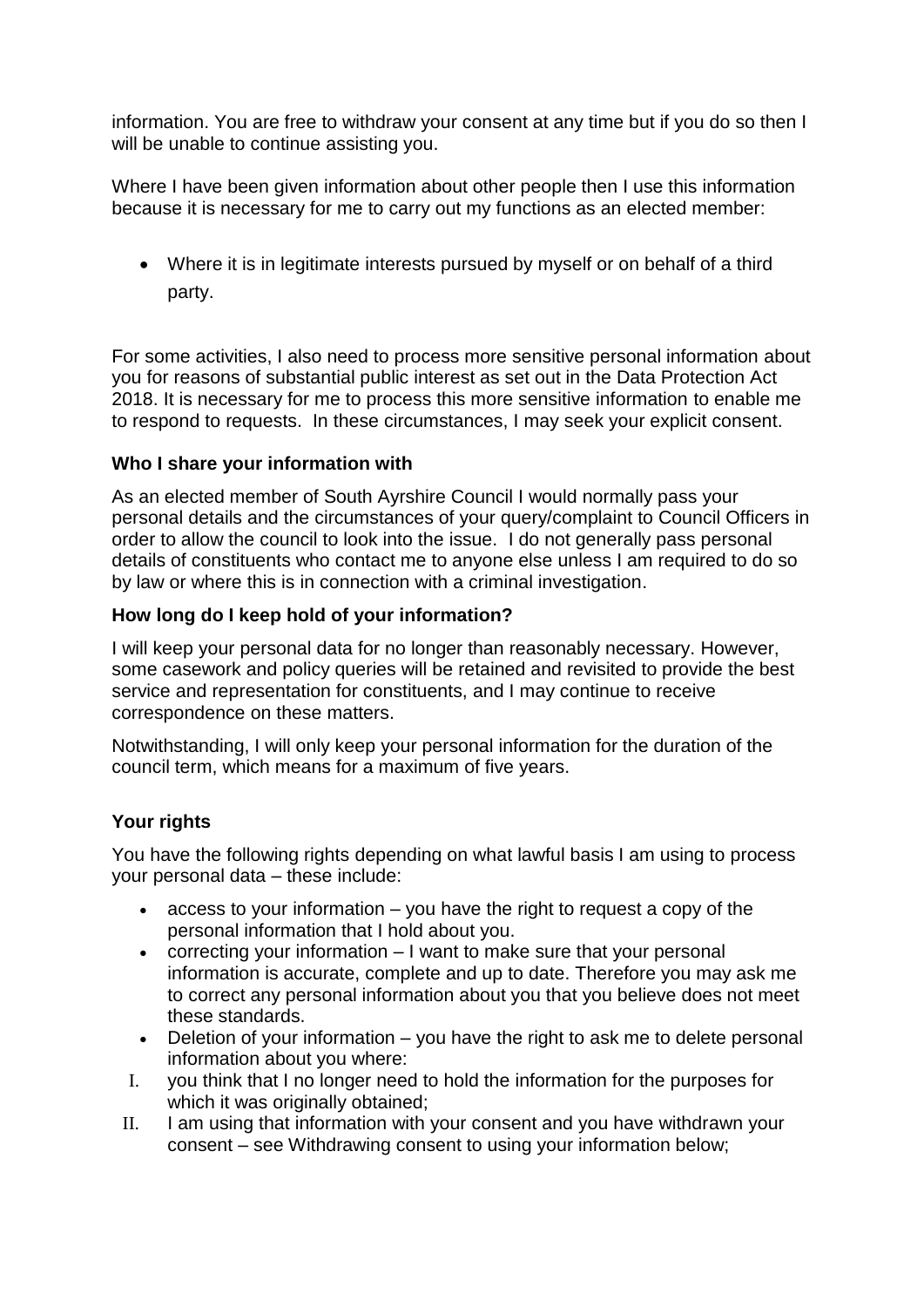- III. you have a genuine objection to my use of your personal information see Objecting to how I may use your information below
- IV. my use of your personal information is contrary to law or other legal obligations.

Objecting to how I may use your information – You have the right at any time to tell me to stop using your personal information for direct marketing purposes. I will only use your information to provide you with general updates on my activity as a councillor, and on events within the ward, with your consent.

Restricting how I may use your information – in some cases, you may ask me to restrict how I use your personal information. This right might apply, for example, where I am checking the accuracy of personal information that I hold about you. This right might also apply if I no longer have a basis for using your personal information but you don't want me to delete the data. Where this right is realistically applied will mean that I may only use the relevant personal information with your consent, for legal claims or where there are other public interest grounds to do so.

Withdrawing consent to use your information – Where I use your personal information with your consent you may withdraw that consent at any time and I will stop using your personal information for the purpose(s) for which consent was given.

### **Please contact me as stated above if you wish to exercise any of these rights.**

### **Information I hold about other people**

Most of the personal information I hold relates to people who have approached me in connection with a particular issue. However I also hold information about other people as well, where this has been given to me in connection with such an issue. In some cases I will contact these other people directly to inform them that I have been provided with information about them (and also to tell them about their rights under data protection law and advise them about the terms of this privacy statement) but in many cases this is impractical. I will normally hold third party information in connection with attempts to get the council to take some sort of enforcement action and it would not be appropriate for me to contact third parties in these sorts of circumstances.

### **Profiling or automated decision-making processes**

I do not make use of automated decision-making processes or profiling.

## **Getting in touch**

If you wish to request a copy of the personal information that I hold about you or if you have any general data protection queries, my contact details are as follows: